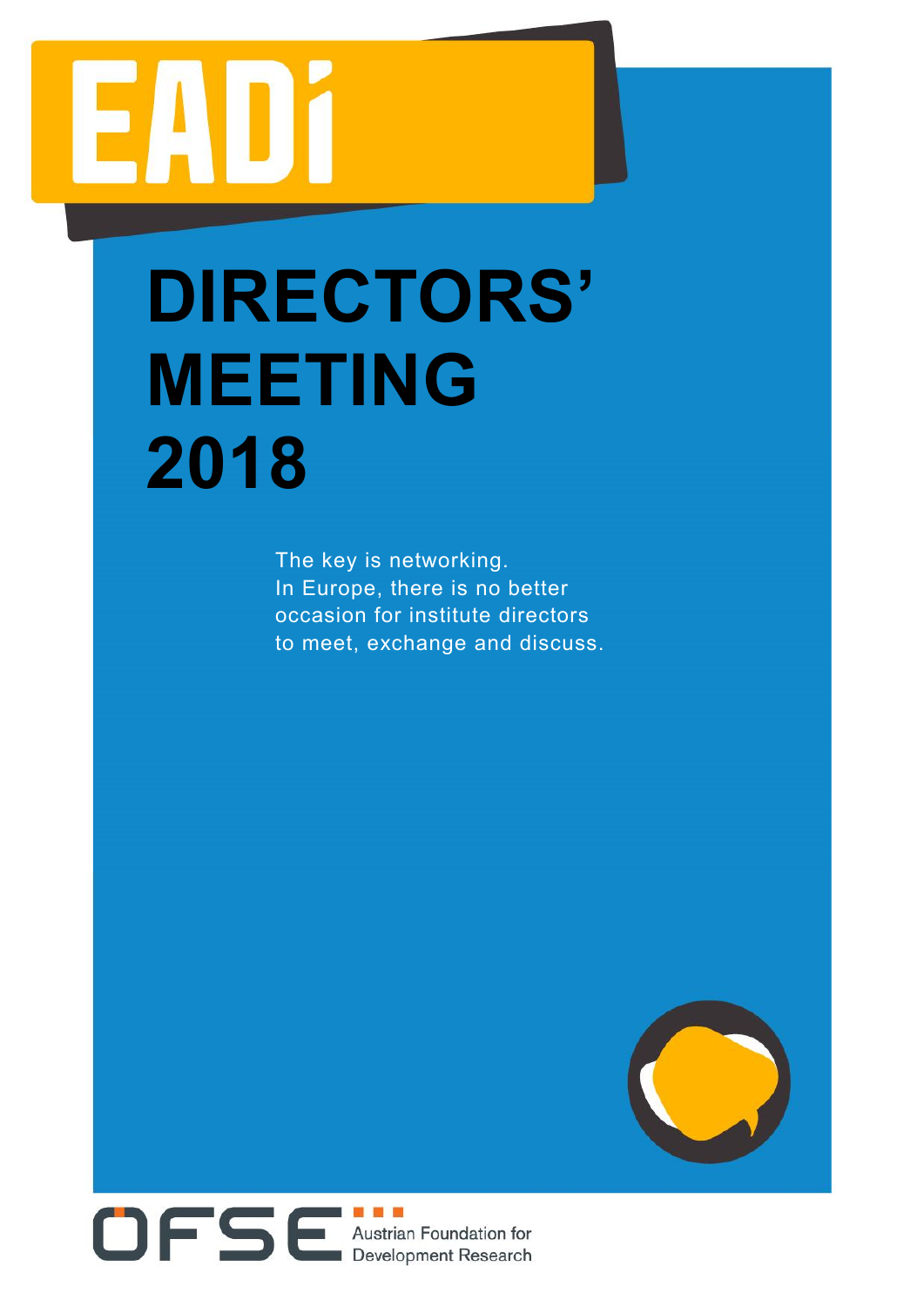## ABOUT

This annual event connects EADI research institutes for more effective co-operation by sharing ideas, identifying common problems, reviewing progress of ongoing initiatives, creating jointly new project plans.



https://www.eadi.org/directors-meeting/

### PROGRAMME

| Day 1           | <b>Thursday 11 October</b>                                                                                                   |
|-----------------|------------------------------------------------------------------------------------------------------------------------------|
|                 |                                                                                                                              |
| From 08:30      | <b>Coffee and Registration</b>                                                                                               |
|                 |                                                                                                                              |
| $09:30 - 11:00$ | <b>Welcome and Opening</b>                                                                                                   |
|                 | Henning Melber, EADI President<br>$\bullet$                                                                                  |
|                 | Werner Raza, Director of OEFSE                                                                                               |
|                 | Panel:<br>Update on European Development Policy - Multiannual<br><b>Framework, Neighbourhood and Development Cooperation</b> |
|                 | Speakers:                                                                                                                    |
|                 | Niels Keijzer, Deutsches Institut für Entwicklungspolitik /<br>$\bullet$<br>German Development Institute                     |
|                 | Michael Obrovsky, Austrian Foundation for<br>$\bullet$<br>Development Research OEFSE                                         |
|                 | Maja Bučar, University of Ljubljana                                                                                          |
|                 | Chair:                                                                                                                       |
|                 | Simon Lightfoot, University of Leeds<br>$\bullet$                                                                            |
| $11:00 - 11:30$ | <b>Coffee break</b>                                                                                                          |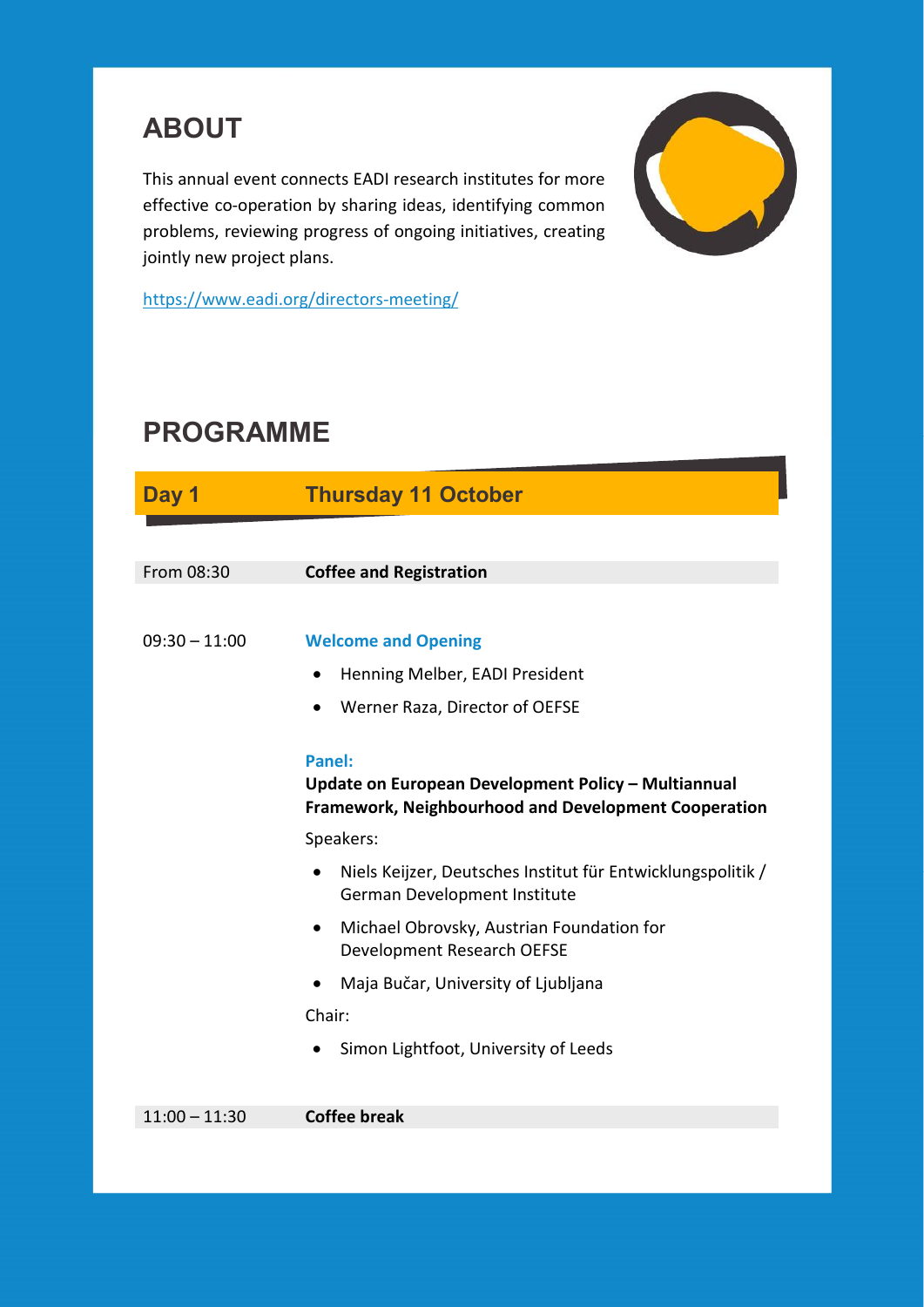#### 11:30 – 12:30 **EADI Information Session: Outlook 2018 / 2019**

| $12:30 - 13:30$ | Lunch                                                                                                                                                                                          |
|-----------------|------------------------------------------------------------------------------------------------------------------------------------------------------------------------------------------------|
|                 |                                                                                                                                                                                                |
| $13:30 - 15:30$ | <b>Workshops:</b><br><b>Knowledge and Research</b>                                                                                                                                             |
|                 | World Café based on strategic areas of EADI identified at the<br>2017 meeting.                                                                                                                 |
|                 | Thematic parallel interactive mini-workshops                                                                                                                                                   |
|                 | Research Partnerships and research capacities<br>(input: by Sarah White, University of Bath and President<br>of DSA)                                                                           |
|                 | New approaches to knowledge production beyond<br>$\sim$<br>traditional research<br>(input: Sarah Cummings, Knowledge for Development<br>Partnership/Athena Institute, VU University Amsterdam) |
|                 | Policy influence and practice: On the effectiveness of<br>$\blacksquare$<br>knowledge brokering<br>(input: Lata Narayanaswamy, University of Leeds)                                            |

15:30 – 16:00 **Coffee break**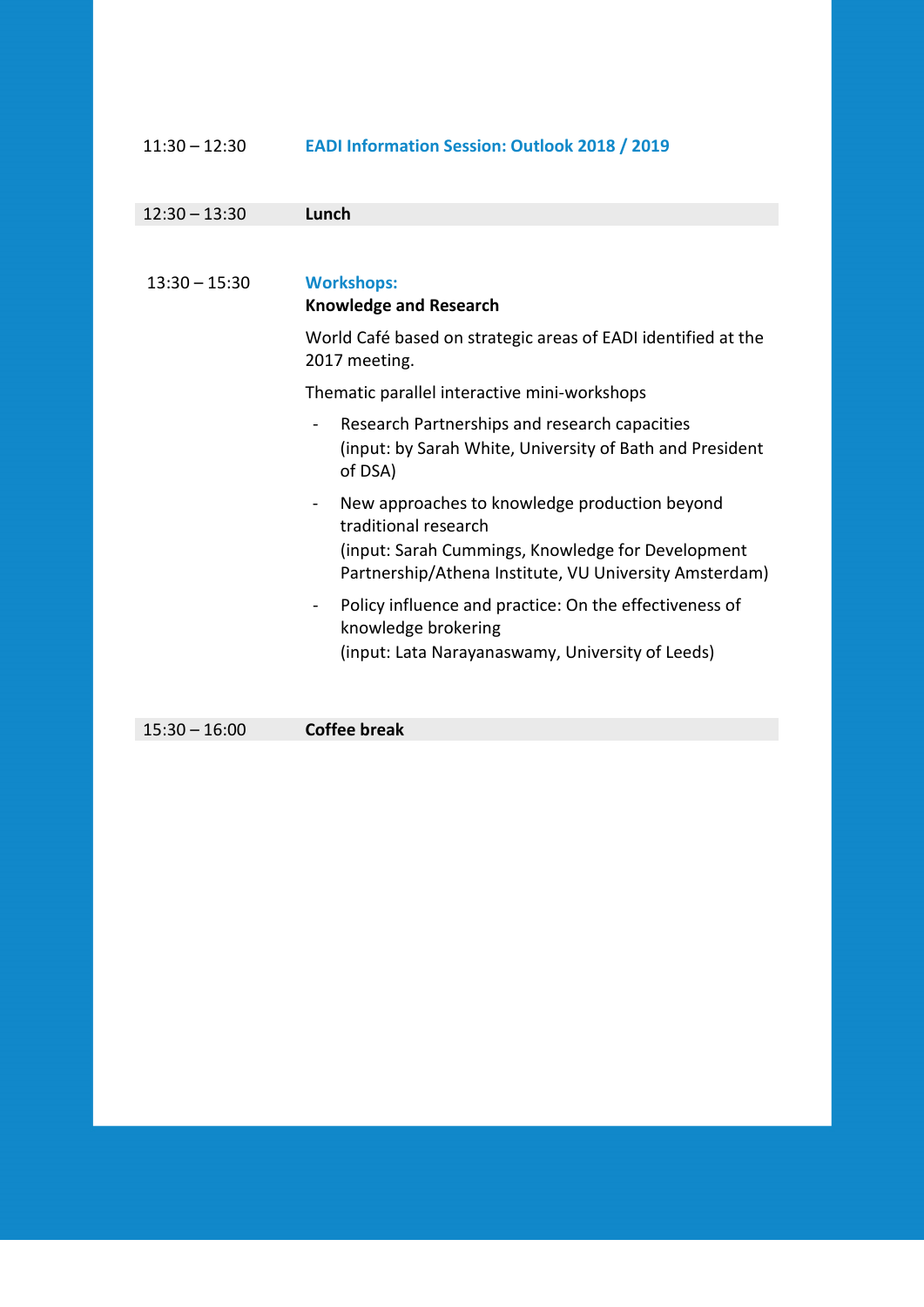#### 16:00 – 19:00 **Public conference:**

#### **C3 - Centrum für Internationale Entwicklung**

#### **Building a New Partnership between Africa and the EU. Business as usual or a transforming agenda?**

Louka Katseli (ACBF – African Capacity Building Foundation)

Yenkong Ngangjoh Hodu (University of Manchester)

Henning Melber (EADI)

Domenico Rosa (DG DEVCO)

Désirée Schweitzer (MFA Director Dev.) (tbc)

#### **Keynote:**

Yenkong Ngangjoh Hodu – Prof. of International Economic Law at the University of Manchester

#### **Comment and Discussion**

Adams Bodomo – Prof. of African Studies at the University of Vienna

The negotiation of the Post-Cotonou Agreement between the EU and the ACP-Countries (African, Caribbean and Pacific Group of States) will start during the Austrian Presidency of the Council of the European Union in the second half of 2018. The relationship between Africa and Europe is not only, due to recent problems of migration from the global south to Europe of major importance. Considering the economic and geopolitical strategies of China in Africa on one hand and the international consensus of implementing the broader concept of the sustainable development on the other hand demands new political commitments and new strategies in the African European relationship. Within this event the most important challenges of the issue will be discussed from different perspectives with representatives of the EU, of the Austrian Government and with representatives of European Development Research Organisations and Universities.

The conference is organised in addition to two other conferences during the Austrian Presidency dealing with the African Europan relationship, which are organised by the